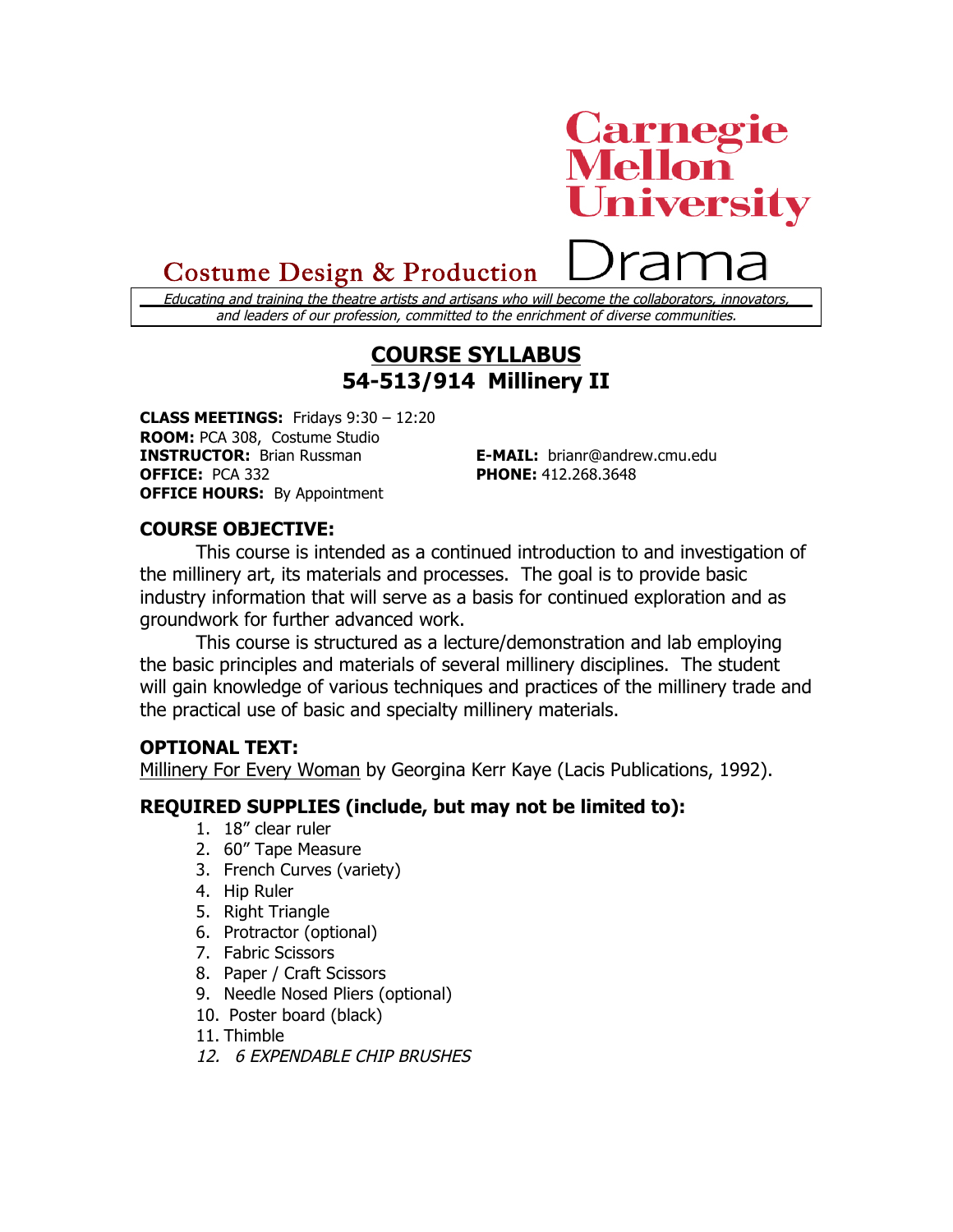#### **PROJECTS:**

This course will consist of five (5) practical millinery projects.

|                          | PROJECT #1: Carved Foam Block   | 30 points |
|--------------------------|---------------------------------|-----------|
|                          | PROJECT #2: The Strip Straw Hat | 30 points |
|                          | PROJECT #3: The Draped Felt Hat | 30 Points |
|                          | PROJECT #3: The Wire Structure  | 30 points |
| PROJECT #5: The Soft Cap |                                 | 30 points |
|                          |                                 |           |

#### **GRADING:**

Each project will be evaluated on a 30-point system for a semester total of 150 points. The 30 project points are comprised of:

| Mastery of Concepts:   | 10 points |
|------------------------|-----------|
| Application of Skills: | 10 points |
| Quality of Work:       | 10 points |

- Mastery of Concepts measures a student's comprehension of and ability to explain course content
- Application of Skills is representative of a student's ability to apply course concepts
- Quality of Work measures the student's work against professional standards

#### **NO LATE WORK WILL BE ACCEPTED WITHOUT DISCUSSION PRIOR TO DUE DATE!**

- **An extension must be requested at least 24 hours in advance.**
- **When an extension is granted, said extension is assumed to mean one calendar week unless other arrangements have been made.**

| <b>Score</b> | <b>Mastery of Concepts</b>                                                                            | <b>Application of Skills</b>                                                                                 | <b>Quality of Work</b>                                                                                |
|--------------|-------------------------------------------------------------------------------------------------------|--------------------------------------------------------------------------------------------------------------|-------------------------------------------------------------------------------------------------------|
| 10           | Exceeds class<br>presentation and<br>materials. Explains and<br>contextualizes concepts<br>for peers. | Consistently properly<br>selects and applies skills<br>and debugs skills for<br>others.                      | Workmanship is at a level<br>on par with the work<br>produced by<br>professionals in this<br>industry |
| 9            | Easily synthesizes and<br>explains concepts in<br>relation to topics and<br>applications.             | Consistently applies proper<br>skills without mistakes and<br>recognizes errors in work<br>when encountered. | Workmanship is<br>consistently of a high<br>enough standard to be<br>considered professional.         |
| 8            | Correctly explains course<br>concepts with minimal<br>mistakes.                                       | Usually applies proper<br>skills with minimal errors in<br>work. Skills need finesse.                        | Workmanship overall can<br>be considered neat and<br>presentable.                                     |
| 7            | Usually explains course<br>concepts with occasional<br>errors.                                        | Usually selects and applies<br>the proper skills and<br>makes only occasional<br>mistakes. Skills need work. | Shows potential for<br>professional level<br>workmanship through<br>specific examples.                |

#### **Evaluation Matrix**

Although not listed, scores of less than 7 may be assigned when appropriate in the view of the instructor. Reasons for these scores may be based on, but are not limited to, work of a standard not meeting minimum requirements, poor attitude, tardiness, absence, disregard to safety and shop procedures, undisciplined or unprofessional behavior, game play or sabotage of work, or frequent required reinforcement of concepts or procedures.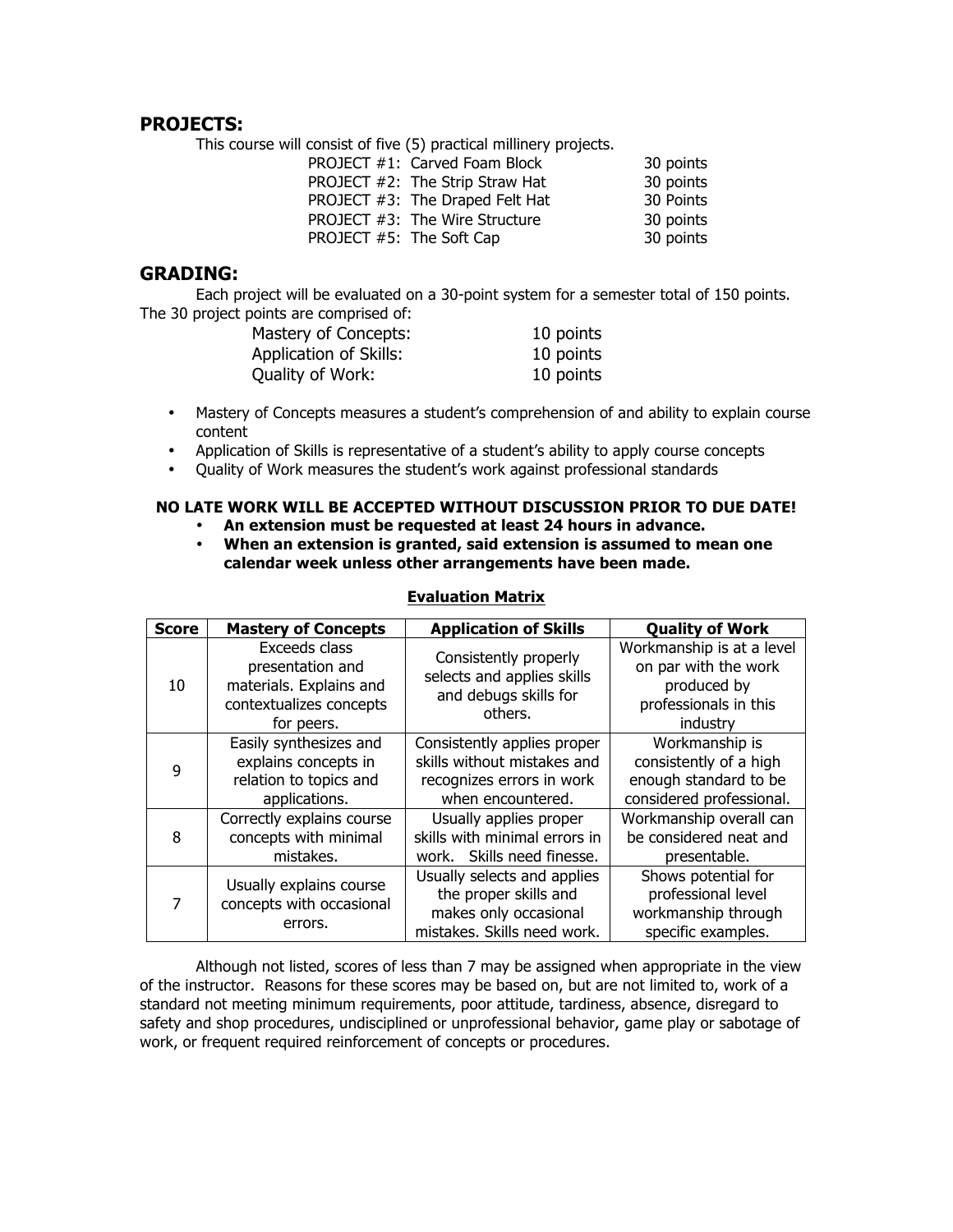Due to the laboratory nature of this course attendance is mandatory. Two unexcused class absences will reduce the course grade by one (1) letter grade. Being tardy (late by more than 10 minutes) will also not be accepted. Three tardy arrivals will constitute one class absence.

**A verbal evaluation of the semester may be done at semester reviews. Any student feeling they are not receiving adequate feedback and wanting a private evaluation may make an appointment to receive one at any time during the semester.**

| POINTS:      | LETTER GRADE: |
|--------------|---------------|
| $135 - 150$  |               |
| $120 - 134$  | в             |
| $105 - 119$  | €             |
| $90 - 104$   | Ð             |
| 89 and Below | R             |

- A Exceptional work that consistently exceeds the standard expected. Student shows diligence, mastery of techniques, puts forth excellent effort and has a strong growth trajectory.
- B Good work that meets the standard expected of students. Work shows the application of techniques with good effort and growth.
- C Satisfactory work that minimally meets the standard expected but does little to go beyond what is required. The work shows average application of techniques, minimal effort, and little growth.
- D Passing. Work markedly below the standard. Student shows minimum effort or below, lack of focus and inability to apply techniques. There is no growth.
- R Failing Grade Student shows sub-par mastery of technique, presents a negative attitude and required course work is missing.

**Grades in the School of Drama measure a student's progress toward mastery in their field. Expectations of progress are defined within each option and for each level of the curriculum. In addition, the School of Drama expects its students to maintain a "B" average in their major area.**

#### **TAKE CARE OF YOURSELF**

*Do your best to maintain a healthy lifestyle this semester by eating well, exercising, avoiding drugs and alcohol, getting enough sleep and taking some time to relax. This will help you achieve your goals and cope with stress.*

*All of us benefit from support during times of struggle. You are not alone. There are many helpful resources available on campus and an important part of the college experience is learning how to ask for help. Asking for support sooner rather than later is often helpful.*

*If you or anyone you know experiences any academic stress, difficult life events, or feelings like anxiety or depression, we strongly encourage you to seek support.* 

#### *CaPS: 412-268-2922 Re:solve Crisis Network: 888-796-8226*

*If the situation is life threatening, call the police: On campus: CMU Police: 412-268-2323 Off campus: 911*